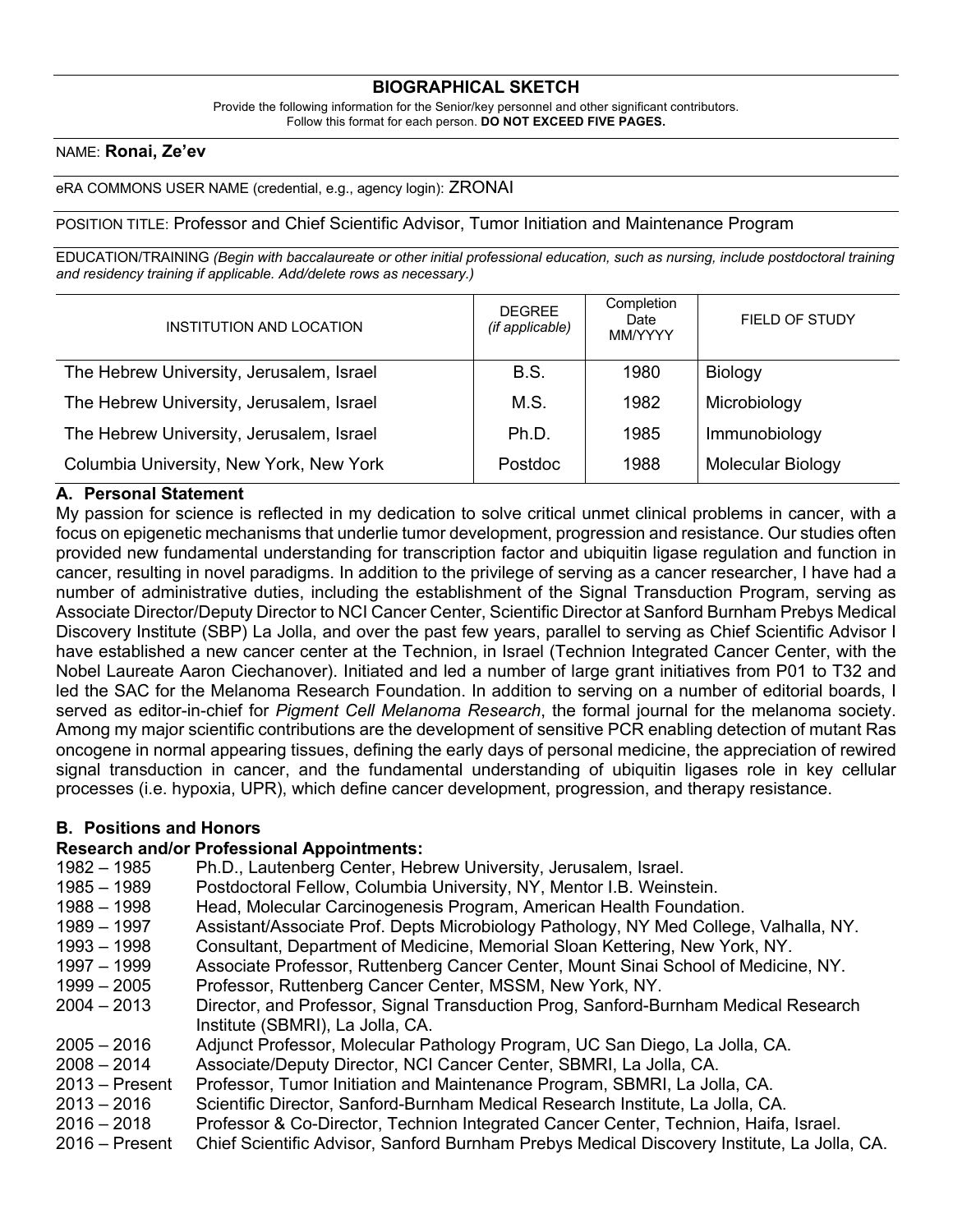# **Professional Activities:**

*NIH grant review*: 1991 NIH committee for RFA Design in Radiation Biology; 1994–1999 Member Cancer Study Section Tobacco Research Program, UCSF; 1995–1997 NCI Multidisciplinary Special Emphasis Study Section; 1995 NIH Review Committee for Program Project on Radiation Biology; 1996–2001 Member of NCI Chemical Pathology Study Section; 2001 NIH Review for PPG on Melanoma Biology; 2007–2009 NIH TPM Study Section; 2012 NCI Provocative Questions. 2012–present Ad Hoc NCI study sections CAMP, TCB, OIA/R35 and others.

*Scientific Advisory Boards*: P01, University of Arizona, Tucson; P01, Wistar Institute, Philadelphia; SPORE, University of Colorado, Denver, MGH, Boston. *Conference Organization***:** 1994 Chair, Symposium on Int. Cell Diff. Conf Hiroshima, Japan; 1996 Organizing Committee, Symposium on Cancer & Biotechnology, Nice, France; Organizing committee, 4th International Symposium Cancer Biotech., Geneva, Switzerland; 2000 Co-Chair, NIH workshop on Melanoma; 2004, 2006, 2010 Co-organizer, Ubiquitin Workshop, Hebrew University, Jerusalem; 2007 Co-organizer International Melanoma Conference. 2015, June, Ubiquitin Workshop, Southern China; June 2015 Melanoma workshop Iceland. *Editorial*: 1996–98 and 2001–2003 *Carcinogenesis*; 1997–2001 *Cancer Prevention and Detection*; 1999–2002 Associate Editor *Clinical Cancer Research*; 2001–present *Molecular Carcinogenesis*; 2002–present *Cancer Biology and Therapy*; 2002–2007 *Journal of Biological Chemistry*; 2002– present *Molecular and Cellular Biology*; 2007–2010 Associate Editor *Cancer Research*; 2007–2009 Executive Editor *Pigment Cell and Melanoma Research;* 2010–2012 Editor-in-Chief *Pigment Cell and Melanoma Research.* Frequent reviewer Cell, Mol. Cell, Cancer Cell, Science, Science Sig. Nature, Nat. Cell Biol, Nat. Med. Nat Comm *PNAS, EMBO J, PLoS journals, and others.*

# **Awards and Honors:**

- 1982 Prize from the Hebrew University for MS. Outstanding Thesis.
- 1984 Awarded the Golda Meir Fellowship.
- 1992 JPCR Fellowship from National Cancer Center, Tokyo.
- 1995 Princess Takamatsu Symposium, Tokyo; Hiroshima Cancer Symposium.
- 2000 Dean lecture series Mount Sinai School of Medicine.
- 2001 Karolinska Nobel Conference on Ubiquitin, Stockholm, Sweden.
- 2002, 2005 Banbury Conference CSH, Melanoma biology.
- 2004 Karolinska Nobel Conference on Hypoxia, Stockholm, Sweden.
- 2008 Keynote speaker, Melanoma Symposium, Penn State University.
- 
- 2012 **NCI Director Lecture Series.**<br>2013 **UCSD Cancer Center Direct** UCSD Cancer Center Director's Seminar Series, speaker.
- 2014 UCI Cancer Center Retreat, Keynote speaker.
- 2016 Frontiers in Cancer Research at the Nobel Forum, Karolinska Institutet, Stockholm, Sweden.
- 2016 Society Melanoma Research, Lifetime Achievement Award, Boston, MA.
- 2019 Keynote speaker, C3 (UCSD; Salk; SBP) cancer centers symposia.

**C. Contributions to Science** (over 21,000 citations; H-index >78; i10 index >196; >280 publications)

# **Significant discoveries from my lab include:**

*The early days (basis) of precision medicine. Identification of mutant oncogenes in pre-neoplastic lesions and bodily fluids. Established enriched PCR method and used the technology to identify mutant Ras oncogene alleles in normal appearing colonic tissues, and lavage/sputum from smokers*.

- Kahn SM, Jiang W, Culbertson TA, Weinstein IB, Williams GM, Tomita N, Ronai Z. Rapid and sensitive nonradioactive detection of mutant K-ras genes via 'enriched' PCR amplification. *Oncogene*. 1991; 6(6):1079-83. PMID: 1676837.
- Tobi M, Luo FC, Ronai Z. Detection of K-ras mutation in colonic effluent samples from patients without evidence of colorectal carcinoma. *J Natl Cancer Inst.* 1994; 86(13):1007-10. PMID: 8007010.
- Minamoto T, Yamashita N, Ochiai A, Mai M, Sugimura T, Ronai Z, Esumi H. Mutant K-ras in apparently normal mucosa of colorectal cancer patients. Its potential as a biomarker of colorectal tumorigenesis. *Cancer*. 1995; 75(6 Suppl):1520-6. PMID: 7889485.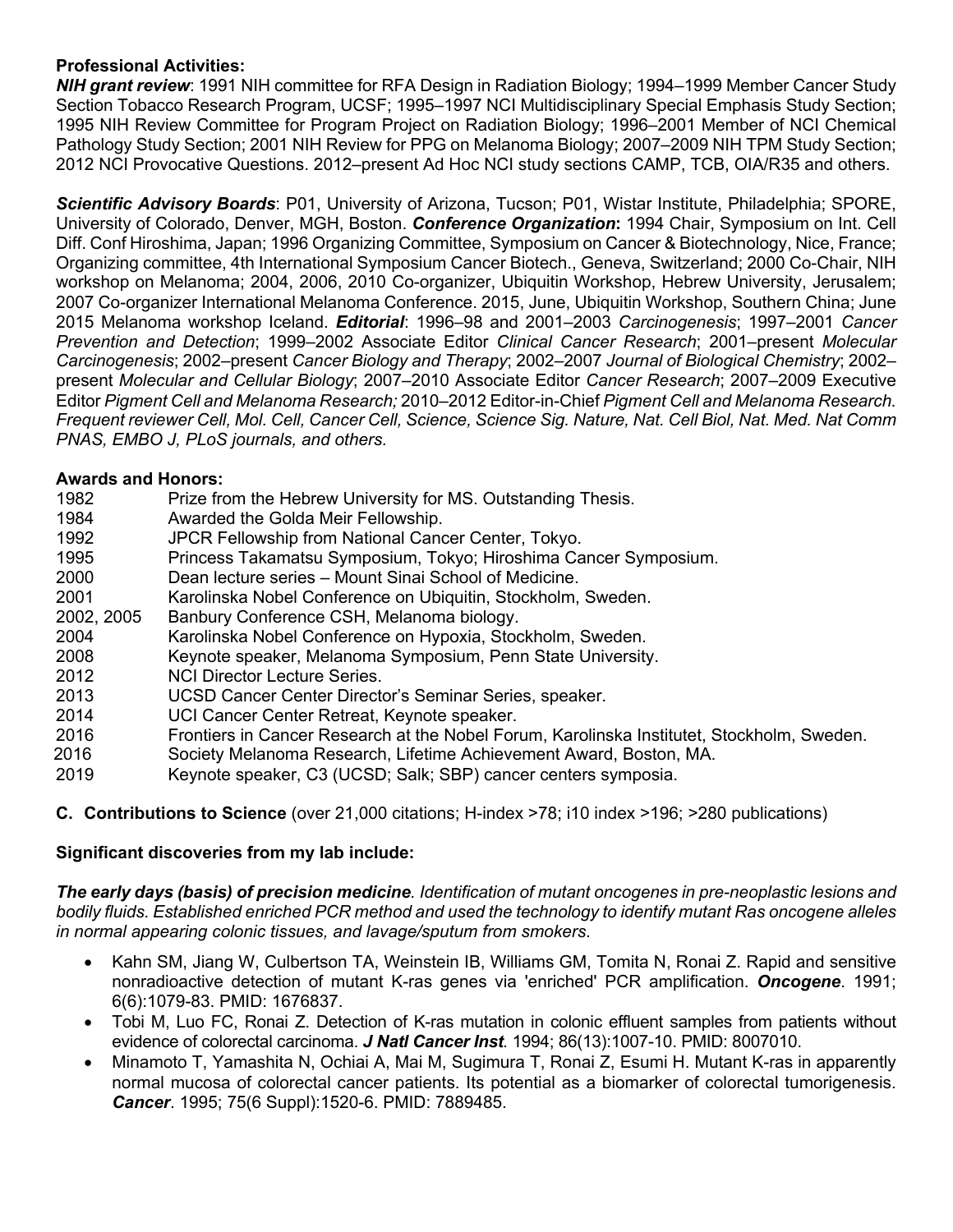*Defining pathways engaged in the immediate stress response. Demonstrated the activation of stress* kinases by DNA breaks signals, the role of redox (GSTp) in the control of stress kinases and that JNK-based *ubiquitination control stress-activated transcription factors*.

- Adler V, Fuchs SY, Kim J, Kraft A, King MP, Pelling J, Ronai Z. jun-NH2-terminal kinase activation mediated by UV-induced DNA lesions in melanoma and fibroblast cells. *Cell Growth Differ.* 1995; 6(11):1437-46. PMID: 8562482.
- Fuchs SY, Dolan L, Davis RJ, Ronai Z. Phosphorylation-dependent targeting of c-Jun ubiquitination by Jun N-kinase. *Oncogene*. 1996; 13(7):1531-5. PMID: 8875991.
- Fuchs SY, Adler V, Buschmann T, Yin Z, Wu X, Jones SN, Ronai Z. JNK targets p53 ubiquitination and degradation in nonstressed cells. *Genes Dev*. 1998; 12(17):2658-63. PMCID: PMC317120.
- Adler V, Yin Z, Fuchs SY, Benezra M, Rosario L, Tew KD, Pincus MR, Sardana M, Henderson CJ, Wolf CR, Davis RJ, Ronai Z. Regulation of JNK signaling by GSTp. *EMBO J*. 1999; 18(5):1321-34. PMCID: PMC1171222.

*Rewired signaling in cancer. Demonstrated cross talk between ERK and JNK, STAT3 and c-Jun, RACK1 and JNK signaling in melanoma, and rewired metabolic signaling in melanoma.*

- Ivanov VN, Bhoumik A, Krasilnikov M, Raz R, Owen-Schaub LB, Levy D, Horvath CM, Ronai Z. Cooperation between STAT3 and c-jun suppresses Fas transcription. *Mol Cell.* 2001; 7(3):517-28. PMID: 11463377.
- López-Bergami P, Habelhah H, Bhoumik A, Zhang W, Wang LH, Ronai Z. RACK1 mediates activation of JNK by protein kinase C [corrected]. *Mol Cell.* 2005; 19(3):309-20. PMCID: PMC2953422.
- Lopez-Bergami P, Huang C, Goydos JS, Yip D, Bar-Eli M, Herlyn M, Smalley KS, Mahale A, Eroshkin A, Aaronson S, Ronai Z. Rewired ERK-JNK signaling pathways in melanoma. *Cancer Cell.* 2007; 11(5):447-60. PMCID: PMC1978100.
- Pathria G, Scott DA, Feng Y, Sang Lee J, Fujita Y, Zhang G, Sahu AD, Ruppin E, Herlyn M, Osterman AL, Ronai ZA. Targeting the Warburg effect via LDHA inhibition engages ATF4 signaling for cancer cell survival. *EMBO J.* 2018; 37(20). pii: e99735. PMCID: PMC6187221.
- Pathria, G., Lee, JS., Hasnis, E., Tandoc, K., Scott, DA., Verma, S., Feng, Y., Larue, Lionel., Sahu, AD., Topisirovic, I., Ruppin, **Ronai, ZA.** Translational Reprogramming Marks Adaptation to Asparagine Restriction in Cancer. *Nat. Cell Biol.* 21(12):1590-1603, 2019.

*Post-translational modification defines cancer progression. The role of protein glycosylation in tumor metastasis, the importance of PDK1 in melanoma progression, and altered protein methyl transferase (PRMT5) activity in melanoma*

- Lau E, Feng Y, Claps G, Fukuda MN, Perlina A, Donn D, Jilaveanu L, Kluger H, Freeze HH, Ronai ZA. The transcription factor ATF2 promotes melanoma metastasis by suppressing protein fucosylation. *Sci Signal.* 2015; 8(406):ra124. PMCID: PMC4818095.
- Scortegagna M, Ruller C, Feng Y, Lazova R, Kluger H, Li JL, De SK, Rickert R, Pellecchia M, Bosenberg M, Ronai ZA. Genetic inactivation or pharmacological inhibition of Pdk1 delays development and inhibits metastasis of BrafV600E::Pten–/– melanoma. *Oncogene.* 2014; 33(34):4330-9. PMCID: PMC3955742.
- Tamiya H, Kim H, Klymenko O, Kim H, Feng Y, Zhang T, Han JY, Murao A, Snipas SJ, Jilaveanu L, Brown K, Kluger H, Zhang H, Iwai K, Ronai ZA. SHARPIN-mediated regulation of protein arginine methyltransferase 5 controls melanoma growth. *J Clin Invest.* 2018; 128(1):517-530. PMCID: PMC5749505.

*Ubiquitin ligases control of fundamental cellular processes. The role of Siah2 in hypoxia—control of prolyl hydroxylase stability (PHD1, PHD3); the role of Siah2 in UPR (unfolded protein response)—control of ATF4* signaling, implication to ischemia. The role of Siah2 in the control of mitochondrial fission, implications for heart infract and aging and the role of Siah2 in controlling the duration of stress signaling (TRAF2/JNK). Discovered *the regulation of I*k*B and* b*-catenin stability by* b*-TRCP ubiquitin ligase*

• Nakayama K, Frew IJ, Hagensen M, Skals M, Habelhah H, Bhoumik A, Kadoya T, Erdjument-Bromage H, Tempst P, Frappell PB, Bowtell DD, Ronai Z. Siah2 regulates stability of prolyl-hydroxylases, controls HIF1alpha abundance, and modulates physiological responses to hypoxia. *Cell*. 2004; 117(7):941-52. PMID: 15210114.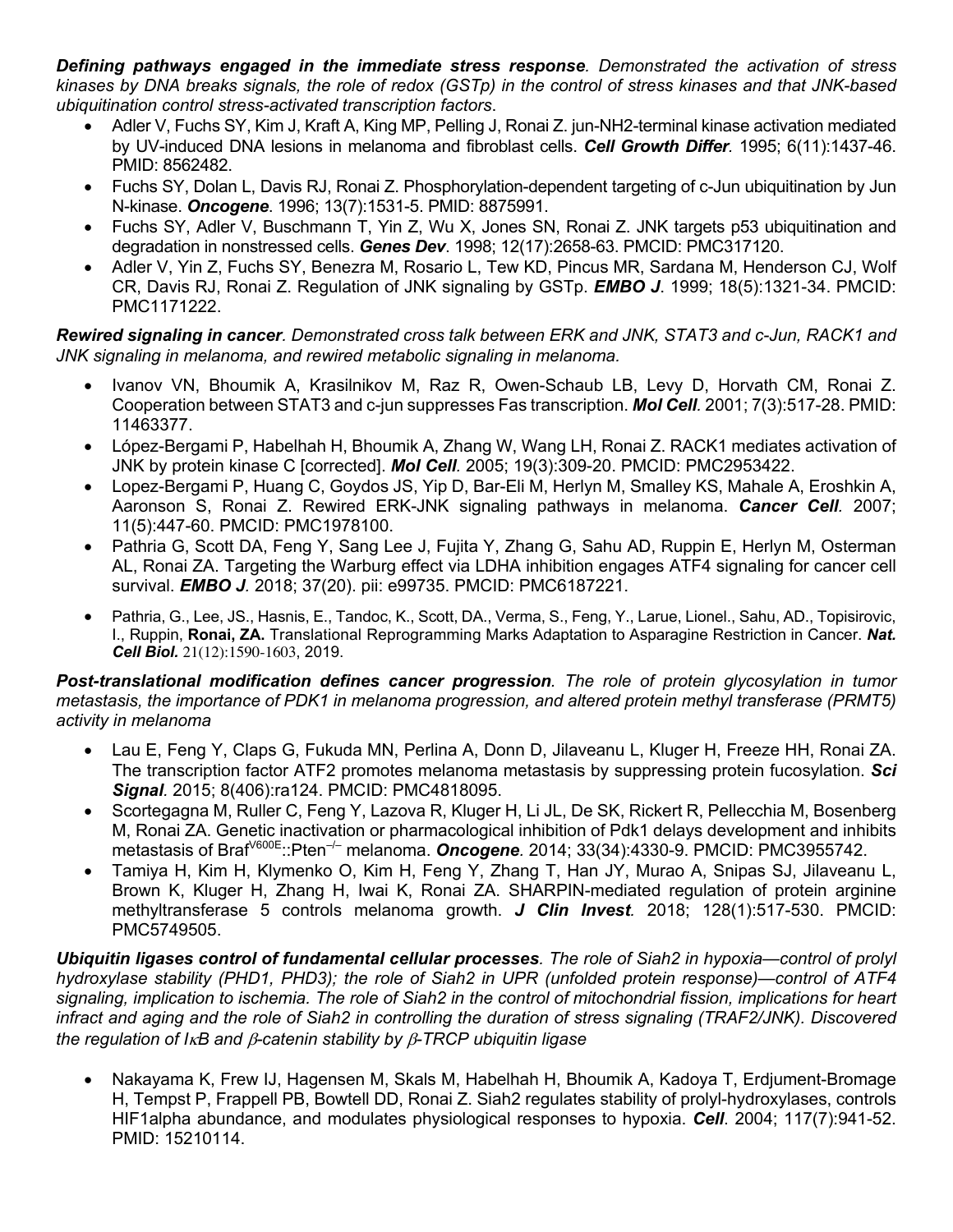- Scortegagna M, Kim H, Li JL, Yao H, Brill LM, Han J, Lau E, Bowtell D, Haddad G, Kaufman RJ, Ronai ZA. Fine tuning of the UPR by the ubiquitin ligases Siah1/2*. PLoS Genet*. 2014; 10(5):e1004348. PMCID: PMC4014425.
- Kim H, Scimia MC, Wilkinson D, Trelles RD, Wood MR, Bowtell D, Dillin A, Mercola M, Ronai ZA. Finetuning of Drp1/Fis1 availability by AKAP121/Siah2 regulates mitochondrial adaptation to hypoxia. *Mol Cell*. 2011; 44(4):532-44. PMCID: PMC3360955.
- Habelhah H, Frew IJ, Laine A, Janes PW, Relaix F, Sassoon D, Bowtell DD, Ronai Z. Stress-induced decrease in TRAF2 stability is mediated by Siah2. *EMBO J*. 2002; 21(21):5756-65. PMCID: PMC131073.
- Fuchs SY, Chen A, Xiong Y, Pan ZQ, Ronai Z. HOS, a human homolog of Slimb, forms an SCF complex with Skp1 and Cullin1 and targets the phosphorylation-dependent degradation of IkappaB and betacatenin. *Oncogene*. 1999; 18(12):2039-46. PMID: 10321728.

*Ubiquitin ligases in cancer (development, therapy-resistance)***.** *Established the role of Siah2 in melanoma development and metastasis, and in the development of neuroendocrine prostate cancers through HIF signaling, and in the development of hormone refractory prostate via control of androgen receptor activity. Discovered the* importance of RNF5 ubiquitin ligase in the control of glutamine carrier proteins, and its importance for BCa *responsiveness taxenes, study that provided the basis for multicenter clinical trials. Demonstrated the importance of RNF125 ubiquitin ligase in melanoma resistance to BRAF inhibitor.*

- Qi J, Nakayama K, Gaitonde S, Goydos JS, Krajewski S, Eroshkin A, Bar-Sagi D, Bowtell D, Ronai Z. The ubiquitin ligase Siah2 regulates tumorigenesis and metastasis by HIF-dependent and -independent pathways. *Proc Natl Acad Sci USA*. 2008; 105(43):16713-8. PMCID: PMC2575485.
- Qi J, Nakayama K, Cardiff RD, Borowsky AD, Kaul K, Williams R, Krajewski S, Mercola D, Carpenter PM, Bowtell D, Ronai ZA. Siah2-dependent concerted activity of HIF and FoxA2 regulates formation of neuroendocrine phenotype and neuroendocrine prostate tumors. *Cancer Cell*. 2010; 18(1):23-38. PMCID: PMC2919332.
- Qi J, Tripathi M, Mishra R, Sahgal N, Fazli L, Ettinger S, Placzek WJ, Claps G, Chung LW, Bowtell D, Gleave M, Bhowmick N, Ronai ZA. The E3 ubiquitin ligase Siah2 contributes to castration-resistant prostate cancer by regulation of androgen receptor transcriptional activity. *Cancer Cell*. 2013; 23(3):332- 46. PMCID: PMC3750989.
- Jeon YJ, Khelifa S, Ratnikov B, Scott DA, Feng Y, Parisi F, Ruller C, Lau E, Kim H, Brill LM, Jiang T, Rimm DL, Cardiff RD, Mills GB, Smith JW, Osterman AL, Kluger Y, Ronai ZA. Regulation of glutamine carrier proteins by RNF5 determines breast cancer response to ER stress-inducing chemotherapies. *Cancer Cell*. 2015; 27(3):354-69. PMCID: PMC4356903.
- Kim H, Frederick DT, Levesque MP, Cooper ZA, Feng Y, Krepler C, Brill L, Samuels Y, Hayward NK, Perlina A, Piris A, Zhang T, Halaban R, Herlyn MM, Brown KM, Wargo JA, Dummer R, Flaherty KT, Ronai ZA. Downregulation of the ubiquitin ligase RNF125 underlies resistance of melanoma cells to BRAF inhibitors via JAK1 deregulation. *Cell Rep*. 2015; 11(9):1458-73. PMCID: PMC4681438.
- Scortegagna M, Hockemeyer K, Dolgalev I, Poźniak J, Rambow F, Li Y, Feng Y, Tinoco R, Otero DC, Zhang T, Brown K, Bosenberg M, Bradley LM, Marine JC, Aifantis I, Ronai ZA. Siah2 control of Tregulatory cells limits anti-tumor immunity. *Nat Commun*. 2020 Jan 7;11(1):99. doi: 10.1038/s41467- 019-13826-7

*Subcellular localization/genomic organization define oncogenic/tumor suppressor signaling. Carved the paradigm of subcellular localization importance in defining oncogenic or tumor suppressor activity by demonstrating that PKC*<sup>e</sup> *defines ATF2 subcellular localization and activity as oncogene (nuclear) or tumor suppressor (cytosolic). Identified ATF2 splice variant, lacking transcriptional capabilities, as a super-oncogene in melanoma and ERK-dependent cytoplasmic accumulation of hnRNPK limits mRNA translation*

- Habelhah H, Shah K, Huang L, Ostareck-Lederer A, Burlingame AL, Shokat KM, Hentze MW, Ronai Z. ERK phosphorylation drives cytoplasmic accumulation of hnRNP-K and inhibition of mRNA translation. *Nat Cell Biol.* 2001; 3(3):325-30. PMID: 11231586.
- Lau E, Kluger H, Varsano T, Lee K, Scheffler I, Rimm DL, Ideker T, Ronai ZA. PKCε promotes oncogenic functions of ATF2 in the nucleus while blocking its apoptotic function at mitochondria. *Cell.* 2012; 148(3):543-55. PMCID: PMC3615433.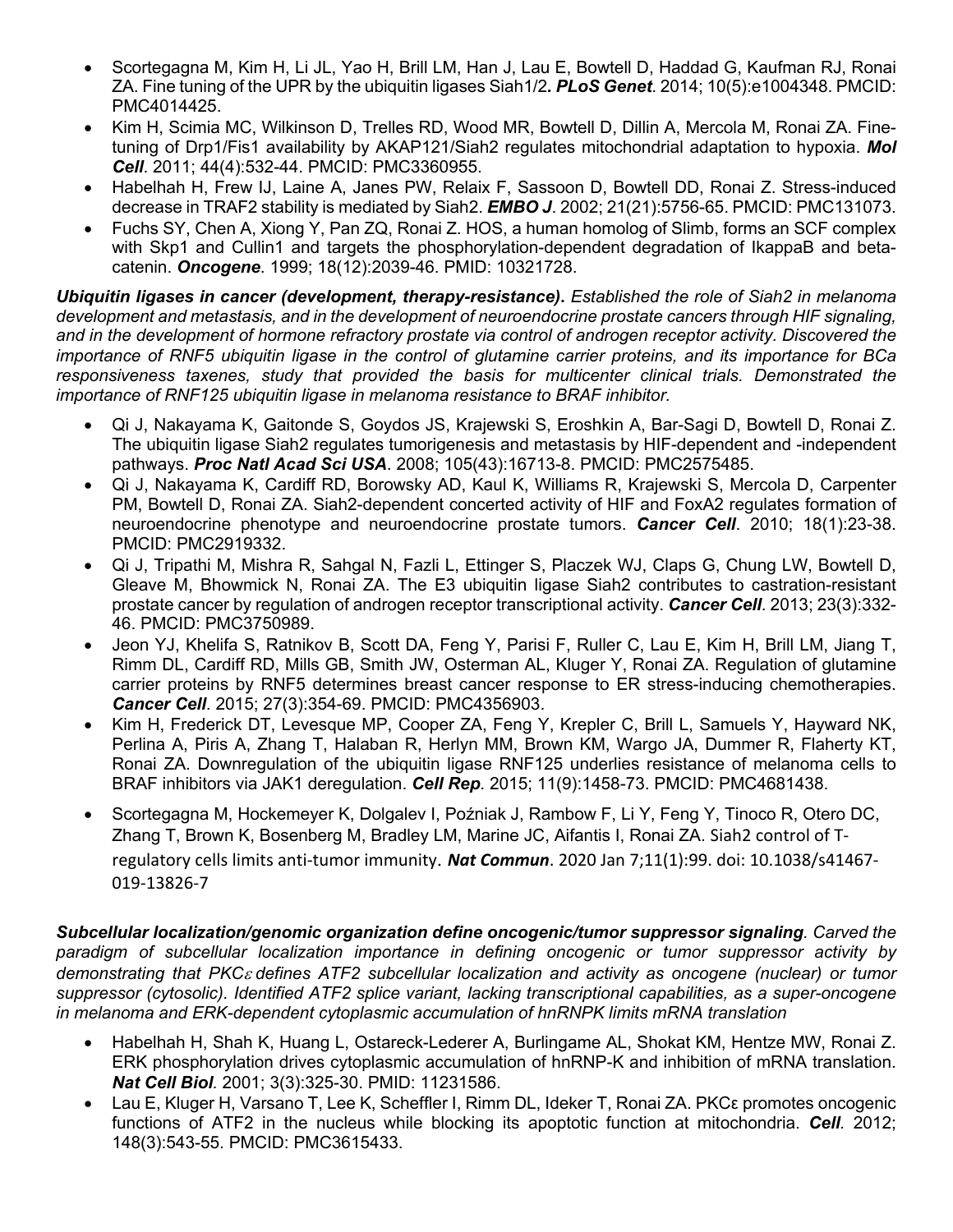• Claps G, Cheli Y, Zhang T, Scortegagna M, Lau E, Kim H, Qi J, Li JL, James B, Dzung A, Levesque MP, Dummer R, Hayward NK, Bosenberg M, Brown KM, Ronai ZA. A transcriptionally inactive ATF2 variant drives melanomagenesis. *Cell Rep.* 2016; 15(9):1884-92. PMCID: PMC4889472.

*Ubiquitin ligase in the interplay between autoimmunity and anti-tumor immunity. Demonstrated that RNF5 defines the gut microbiota's ability to induce anti-tumor immunity and tumor inhibition while the same ubiquitin ligase defines susceptibility to intestinal inflammation (IBD like phenotypes).*

- Li Y, Tinoco R, Elmén L, Segota I, Xian Y, Fujita Y, Sahu A, Zarecki R, Marie K, Feng Y, Khateb A, Frederick DT, Ashkenazi SK, Kim H, Perez EG, Day CP, Segura Muñoz RS, Schmaltz R, Yooseph S, Tam MA, Zhang T, Avitan-Hersh E, Tzur L, Roizman S, Boyango I, Bar-Sela G, Orian A, Kaufman RJ, Bosenberg M, Goding CR, Baaten B, Levesque MP, Dummer R, Brown K, Merlino G, Ruppin E, Flaherty K, Ramer-Tait A, Long T, Peterson SN, Bradley LM, Ronai ZA. Gut microbiota dependent anti-tumor immunity restricts melanoma growth in Rnf5<sup>-/-</sup> mice. **Nat Commun.** 2019; 10(1):1492. PMCID: PMC6445090.
- Fujita Y, Khateb A, Li Y, Tinoco R, Zhang T, Bar-Yoseph H, Tam MA, Chowers Y, Sabo E, Gerassy-Vainberg S, Starosvetsky E, James B, Brown K, Shen-Orr SS, Bradley LM, Tessier PA, Ronai ZA. Regulation of S100A8 stability by RNF5 in intestinal epithelial cells determines intestinal inflammation and severity of colitis. *Cell Rep*. 2018; 24(12):3296-3311.e6. PMCID: PMC6185744.
- Li Y, Elmén L, Segota I, Xian Y, Tinoco R, Feng Y, Fujita Y, Segura Muñoz RR, Schmaltz R, Bradley LM, Ramer-Tait A, Zarecki R, Long T, Peterson SN, **Ronai ZA**. Prebiotic-Induced Anti-tumor Immunity Attenuates Tumor Growth. *Cell Rep*. 2020 Feb 11;30(6):1753-1766.

# *Targeting the undruggable. Developing inhibitors to transcription factor ATF2, altering its subcellular localization, developing inhibitors against the ubiquitin ligase Siah2 and novel class inhibitors for the translation initiation complex.*

- Bhoumik A, Huang TG, Ivanov V, Gangi L, Qiao RF, Woo SL, Chen SH, Ronai Z. An ATF2-derived peptide sensitizes melanomas to apoptosis and inhibits their growth and metastasis. *J Clin Invest*. 2002; 110(5):643-50. PMCID: PMC151112.
- Varsano T, Lau E, Feng Y, Garrido M, Milan L, Heynen-Genel S, Hassig CA, Ronai ZA. Inhibition of melanoma growth by small molecules that promote the mitochondrial localization of ATF2. *Clin Cancer Res*. 2013; 19(10):2710-22. PMCID: PMC3690798.
- Feng Y, Pinkerton AB, Hulea L, Zhang T, Davies MA, Grotegut S, Cheli Y, Yin H, Lau E, Kim H, De SK, Barile E, Pellecchia M, Bosenberg M, Li JL, James B, Hassig CA, Brown KM, Topisirovic I, Ronai ZA. SBI-0640756 attenuates the growth of clinically unresponsive melanomas by disrupting the eIF4F translation initiation complex. *Cancer Res*. 2015; 75(24):5211-8. PMCID: PMC4681635.
- Stebbins JL, Santelli E, Feng Y, De SK, Purves A, Motamedchaboki K, Wu B, Ronai ZA, Liddington RC, Pellecchia M. Structure-based design of covalent Siah inhibitors. *Chem Biol*. 2013; 20(8):973-82. PMCID: PMC3763817.
- Feng Y, Sessions EH, Zhang F, Ban F, Placencio-Hickok V, Ma CT, Zeng FY, Pass I, Terry DB, Cadwell G, Bankston LA, Liddington RC, Chung TDY, Pinkerton AB, Sergienko E, Gleave M, Bhowmick NA, Jackson MR, Cherkasov A, Ronai ZA. Identification and characterization of small molecule inhibitors of the ubiquitin ligases Siah1/2 in melanoma and prostate cancer cells. *Cancer Lett*. 2019; 449:145-162. PMCID: PMC6411447.

# *Recent reviews related to our fields of interest (out of over 50):*

- UPR, autophagy, and mitochondria crosstalk underlies the ER stress response. *Trends Biochem Sci*. 2015; 40(3):141-8 PMCID: PMC4340752.
- Adaptive stress responses during tumor metastasis and dormancy. *Trends Cancer*. 2016 Aug;2(8):429- 442. PMCID: PMC5114008.
- Precision oncology: the road ahead. *Trends Mol Med*. 2017; 23(10):874-898. PMCID: PMC5718207.
- Ubiquitin ligases in oncogenic transformation and cancer therapy. *Nat Rev Cancer*. 2018; 18(2):69-88. PMCID: PMC6054770.
- Ubiquitin ligases in cancer immunotherapy balancing antitumor and autoimmunity. *Trends Mol Med*. 2019; 25(5):428-443. PMCID: PMC6488401.